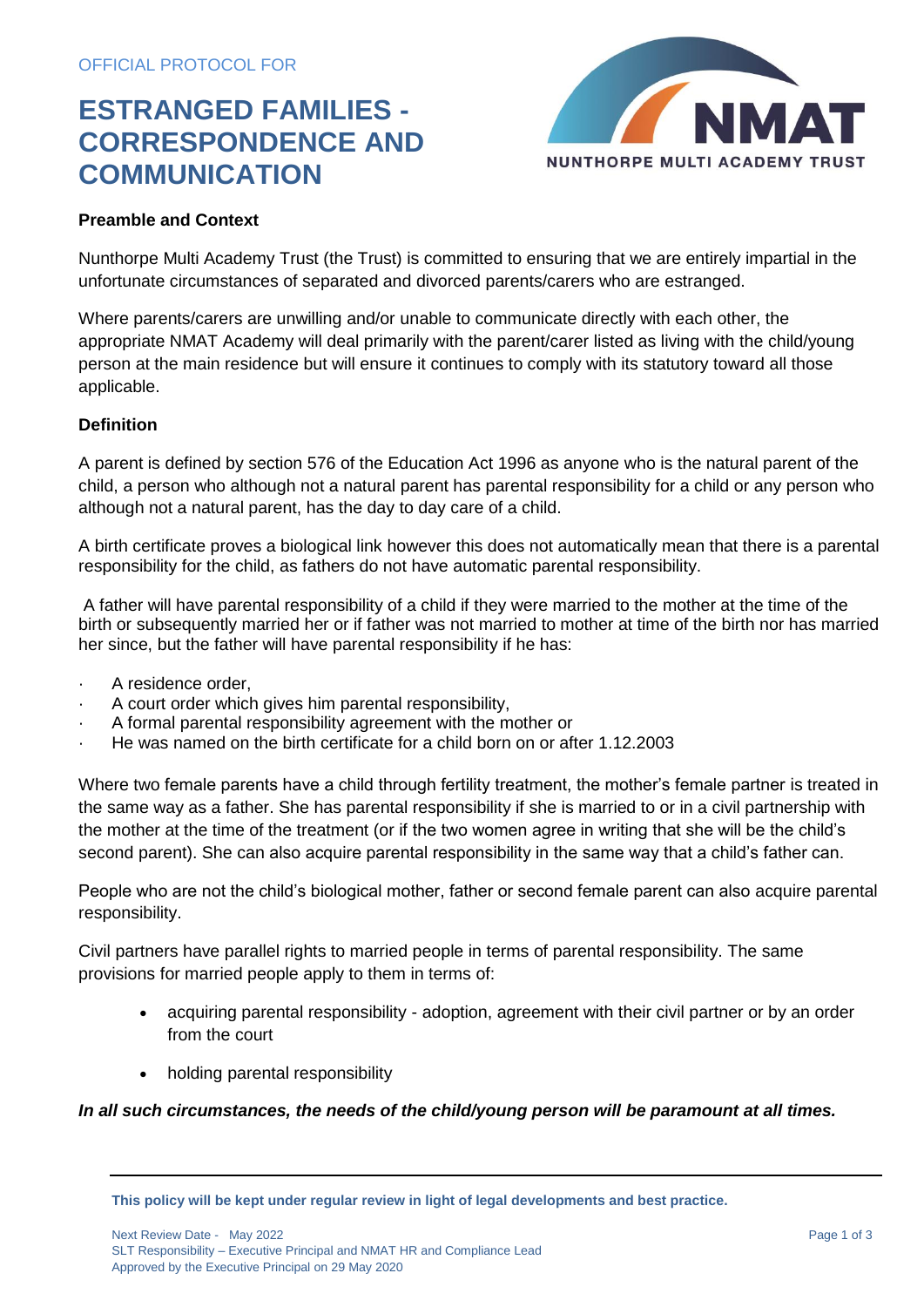# **ESTRANGED FAMILIES - CORRESPONDENCE AND COMMUNICATION**



## **What service do we provide to estranged parents/carers?**

All NMAT Academies will guarantee that, where a legitimate **written** request from an estranged parent/carer is received, we will ensure the following information is routinely shared with them.

1. For the most up to date information on a student, regarding attendance, punctuality, behaviour points and achievement points, it is essential to have access to the parental portal used by the appropriate NMAT Academy.

*N.B. All parents/carers with parental responsibility for a student can apply for access to the parental portal by requesting the appropriate form from the Academy's Main Reception.*

- 2. A copy of the Academy Student Reports issued each academic year either electronic (preferred) or paper (please specify in any written request as above).
- 3. Parental Review Evenings/Parents Evenings are held across the year (see Academy calendar) a pre-booked interview with the student's tutor for **pastoral** Parental Review Evenings, or prebooked individual teacher interviews for **academic** Parental Review Evenings for Nunthorpe Academy. At Rye Hills Academy, appointments can be made by the student or with the support of the child's College Office.

*We offer one or other of the above to the parent/carer listed in the main residence; where parents/carers are unable to jointly attend this/these interviews, additional appointment times for the estranged parent/carer will be made available at request via emailing your child's form tutor/subject teachers.*

4. Any additional correspondence the academy deems significant enough, or that is required by law for an estranged parent/carer to see will be provided.

## **Any estranged parent/carer (with parental responsibility for a student) wishing to receive such information as listed above should write to the Head of School's Personal Assistant at the appropriate Academy.**

## **What about legal disputes over parental rights?**

Legal advice (from the Trust's solicitors) will be sought by the Trust with regards to the disclosure of information on students in any cases of family disputes such as where court orders apply.

Court orders under section 8 of the Children Act 1989 (often called section 8 orders) settle areas of dispute in relation to the exercise of parental responsibility or a child's care or upbringing, and can limit how an individual exercises their parental responsibility.

There are different types of section 8 orders which can be made to address particular issues:

**This policy will be kept under regular review in light of legal developments and best practice.**